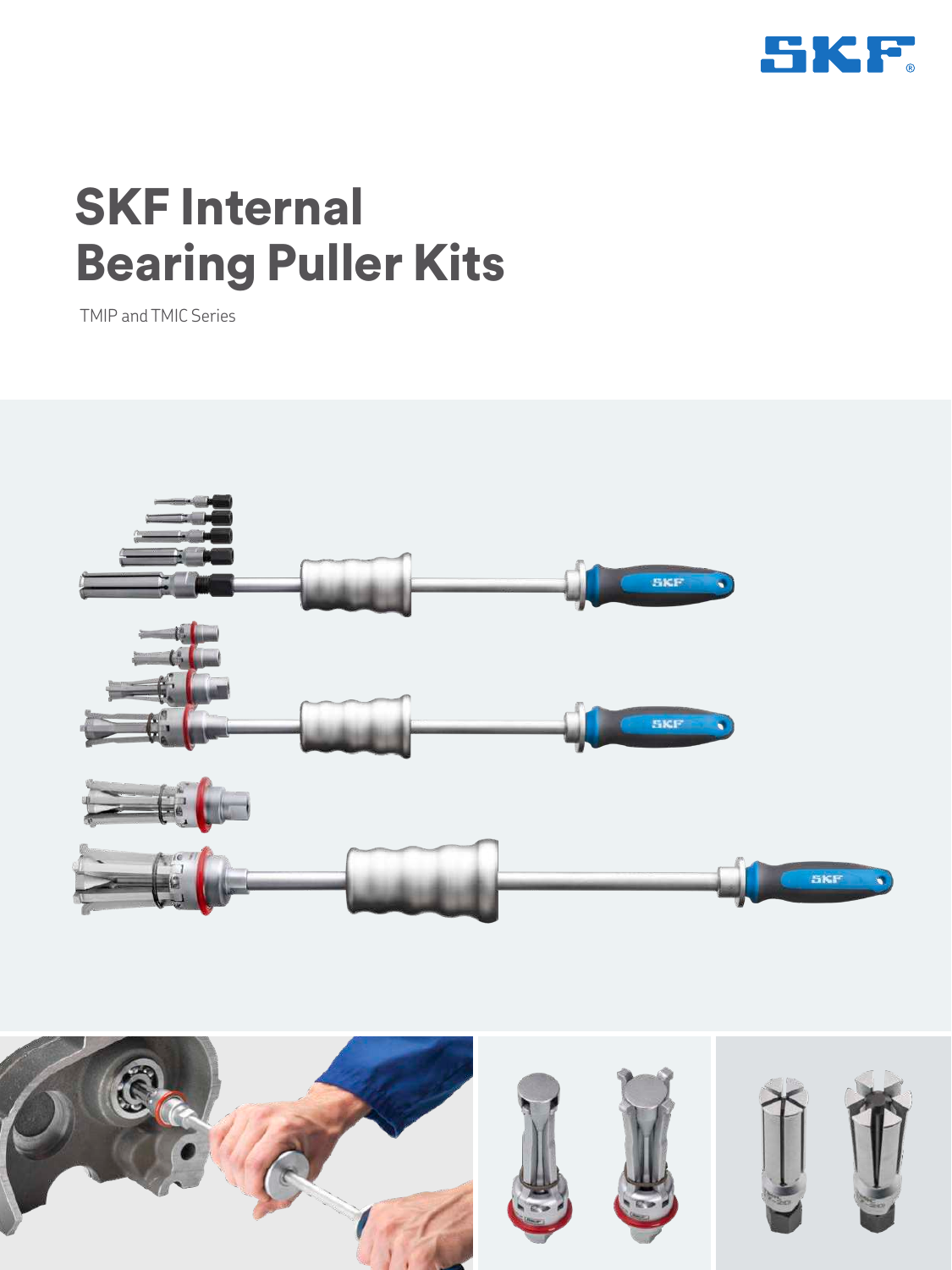### Fast and easy bearing dismounting from housings

## SKF Internal Bearing Puller Kits TMIP and TMIC series

The SKF Internal Bearing Puller Kits are designed for dismounting bearings from housings, where the fit is on the outer ring. The pullers are constructed for optimum strength and durability and suit a wide range of bearing bore diameters. A sliding hammer allows high impact forces to be applied and is ergonomically designed to enhance user safety.



#### **TMIP series**

- Unique SKF design can reduce dismounting time
- Unlike most internal bearing pullers, the spring loaded extractors can be quickly and easily fitted to the inner ring in just one quick action
- Claw design provides a strong and secure grip behind the inner ring allowing a high puller force to be applied
- Three different kits to suit bearing bores between 7 28 mm, 30 – 60 mm and 7– 60 mm



#### **TMIC series**

- Expandable collet design made of high strength materials
- Designed for applications with only a limited space to grip behind the bearing
- Suit bearing bores between 7 28 mm

Supplied in a sturdy carrying case



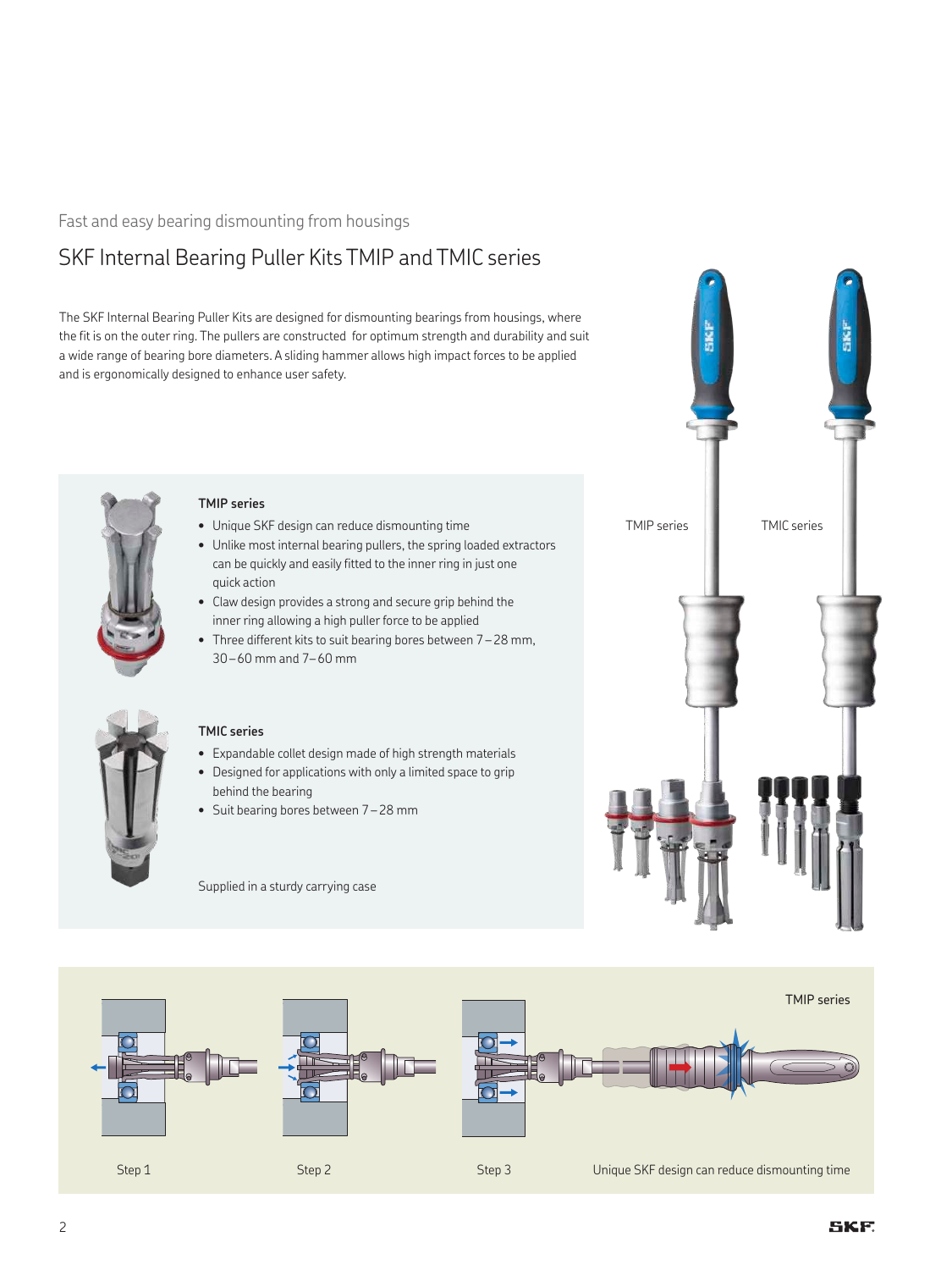#### **Selection chart**

| Extractor          | <b>Bearing bore</b> | <b>Bearing</b>                             |               |               |                          |
|--------------------|---------------------|--------------------------------------------|---------------|---------------|--------------------------|
|                    | diameter            | <b>DGBB</b>                                | <b>SABB</b>   | <b>ACBB</b>   | <b>SRB</b>               |
| <b>TMIC C7-8</b>   | $7-8$ mm            | $607 - 638, 618/7 - 638/8$                 | $127 - 108$   |               |                          |
| <b>TMIC C10-12</b> | $10 - 12$ mm        | 6000-6301, 16000-16101, 61800-61801        | $1200 - 2301$ | $3200 - 5201$ |                          |
| <b>TMIC C12-15</b> | $12 - 15$ mm        | 6001-6302, 16101-16902, 61801-61902        | 1201-2301     | $3201 - 3202$ | $\overline{\phantom{0}}$ |
| <b>TMIC C17-20</b> | $17 - 20$ mm        | 6003-6404.16003-16004.61803-61904          | $1203 - 2304$ | $3203 - 3204$ | 22205/20                 |
| <b>TMIC C22-28</b> | $22 - 28$ mm        | 6005-6405, 16005, 61805-62205, 62/22-63/28 | $1205 - 2305$ | $3205 - 3305$ | 22205-21305              |
| <b>TMIP E7-9</b>   | $7-9$ mm            | 607-629, 618/7-619/9, 627-628/8            | $127 - 129$   |               |                          |
| TMIP E10-12        | $10 - 12$ mm        | 6000-6301.16000-16101.61800-61801          | 1200-2301     | $3200 - 5201$ |                          |
| <b>TMIP E15-17</b> | $15 - 17$ mm        | 6002-6403, 16002-16003, 61802-61903        | $1202 - 2303$ | $3202 - 3303$ | -                        |
| <b>TMIP E20-28</b> | $20 - 28$ mm        | 6004-6405, 16004-16005, 62/22-63/28        | 1204-2305     | $3204 - 3305$ | 22205/20-21305           |
| TMIP E30-40        | $30 - 40$ mm        | 6006-6408.16006-16008.61806-61908          | 1206-2308     | $3206 - 5408$ | 22206-22308              |
| TMIP E45-60        | $45 - 60$ mm        | 6009-6412, 16009-16012, 61809-61912        | 1209-1412     | $3209 - 5412$ | 22209-22312              |

The above tables only show a selection of popular bearings that can be dismounted using SKF Internal Pullers.

There may be other bearings that can also be removed using the SKF TMIP or TMIC pullers.

| <b>Technical data</b>       |                                                                             |                                                                             |
|-----------------------------|-----------------------------------------------------------------------------|-----------------------------------------------------------------------------|
| Designation                 | <b>TMIC 7-28</b>                                                            | <b>TMIP 7-28</b>                                                            |
| Bearing bore diameter       | 7-28 mm (0.28-1.1 in.)                                                      | 7-28 mm (0.28-1.1 in.)                                                      |
| Total sliding hammer length | 417 mm (16.4 in.)                                                           | 417 mm (16.4 in.)                                                           |
| Carrying case dimensions    | $530 \times 85 \times 180$ mm<br>$(20.9 \times 3.4 \times 7.0 \text{ in.})$ | $530 \times 85 \times 180$ mm<br>$(20.9 \times 3.4 \times 7.0 \text{ in.})$ |
| Weight                      | 3,0 kg (6.6 lb)                                                             | 3,1 kg (6.8 lb)                                                             |
|                             |                                                                             |                                                                             |
| <b>Technical data</b>       |                                                                             |                                                                             |
| <b>Designation</b>          | <b>TMIP 30-60</b>                                                           | <b>TMIP 7-60</b>                                                            |

| Designation                 | TMIP 30-60                                                                  | <b>TMIP 7-60</b>                                                              |
|-----------------------------|-----------------------------------------------------------------------------|-------------------------------------------------------------------------------|
| Bearing bore diameter       | 30–60 mm $(1.2–2.4 \text{ in.})$                                            | $7 - 60$ mm $(0.28 - 2.4$ in.)                                                |
| Total sliding hammer length | 557 mm (21.9 in.)                                                           | 417 mm (16.4 in.) and 557 mm (21.9 in.)                                       |
| Carrying case dimensions    | $530 \times 85 \times 180$ mm<br>$(20.9 \times 3.4 \times 7.0 \text{ in.})$ | $530 \times 110 \times 360$ mm<br>$(20.9 \times 4.3 \times 14.2 \text{ in.})$ |
| Weight                      | 5,4 kg $(11.9 lb)$                                                          | $9,4 \text{ kg} (20.7 \text{ lb})$                                            |
|                             |                                                                             |                                                                               |